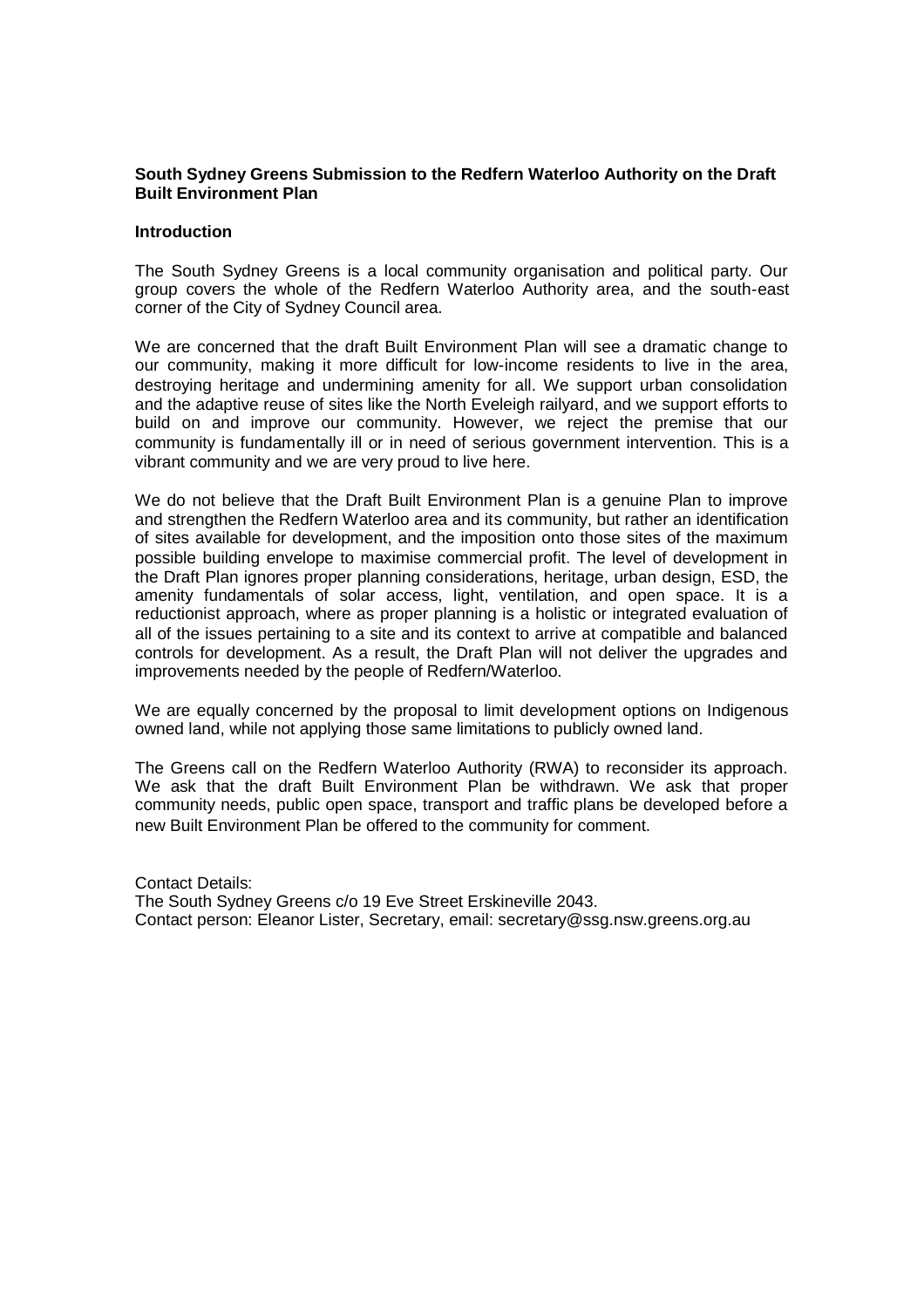# **Summary of recommendations**

- The current residential floor space ratio for the Block be retained.
- the RWA allow the City of Sydney Council to determine any development application for the Block on its merits.
- the RWA work with the AHC and the Indigenous community to ensure new Indigenous housing is constructed according to the wishes of Indigenous people.
- the development provide for urban consolidation through residential development in keeping with the character of the area, rather than large scale commercial buildings.
- commercial development focus on shop fronts linking existing commercial strips on Redfern, Regent and Abercrombie Streets to the station.
- FSR and height ratios reflect the surrounding suburbs and be in keeping with the history of each area.
- developments seek to build on and enhance the existing character of each area rather than dramatically transform areas.
- all FSRs be confined to areas that are planned for commercial and residential development and exclude public open space, roads and streets. This of course requires that plans for open space be developed prior to the finalisation of the Built Environment Plan.
- Clear targets for affordable housing be set prior to any private development and that these targets increase the available stock of affordable housing in the area.
- The RWA investigate mechanisms to support cooperative housing as a primary form of affordable housing in any new development. This may include tax concessions, access to cheap loans, assistance with securing accommodation, assistance with governance issues or the provision of accommodation as part of new private developments. Such schemes contribute to social cohesion and community strength.
- No public private partnerships are instigated for the provision of public housing the community has learnt time and time again that such ventures divert government funding to corporate coffers.
- The RWA commit to increasing the absolute amount of public housing in the area as part of the redevelopment.
- the funding base of the RWA be changed to ensure that the administration of the Authority and the maintenance, and any necessary upgrade, of existing public facilities is financed out of consolidated revenue.
- the RWA commit to retaining ownership of all government owned land.
- A plan for public open space be developed prior to the finalisation of the Built Environment Plan.
- the final Built Environment Plan allow for an increase in the ratio of public open space per person, using the City of Sydney average as a guide.
- all of Marian Park, including the current car park on the railway end, be zoned open space, and that the RWA investigate the sale of the park to Council.
- the bulk of the Redfern School playground be zoned open space and the RWA ensure public access to the site.
- open space be provided away from arterial roads to allow children to play in parks with minimal parental supervision.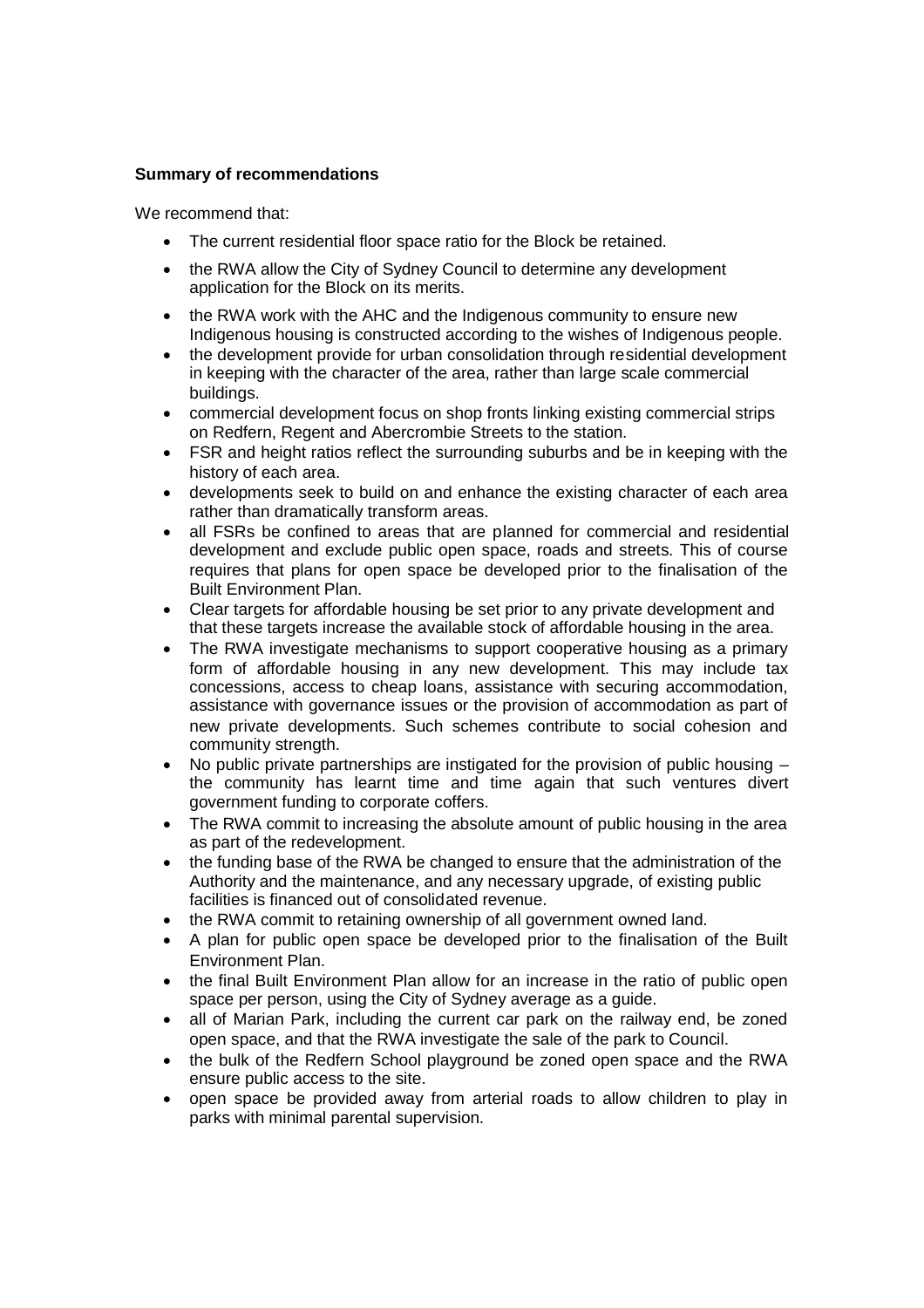- A pedestrian and cycle plan be developed and incorporated into the Built Environment Plan before it is finalised.
- Pedestrian and cycle bridges be built at both ends of the North Eveleigh railyard, and in the middle of the site connecting to the new Arts complex.
- The proposed road tunnel under Wilson Street be scrapped.
- Light rail and Cat bus services be considered for providing internal transport within the area.
- Strict limits on car parking be applied to new developments, including of car-free development near the station and the provision of car pooling onsite in larger residential developments.
- Traffic on Regent and Gibbons Streets be addressed, possibly by converting one-way to two-way streets.
- Future planning be undertaken of community needs in the Redfern area and proper provision be made for future health, aged care, educational, recreational and other needs.
- The Redfern Waterloo Authority Act and the recently passed Environmental Planning & Assessment Amendment Act be revisited to ensure the RWA is subject to the Heritage and Environmental Planning Acts, that planning authority is returned to the CoS, with the RWA to work with the CoS and CSPC on large developments, and that all documents of the RWA and RWA committees are made available to the public, subject to the privacy of community members.
- public space, transport, traffic, future community needs and public and affordable housing plans are available prior to the adoption of a final Built Environment Plan, with adequate time for public consultation after the release of these plans.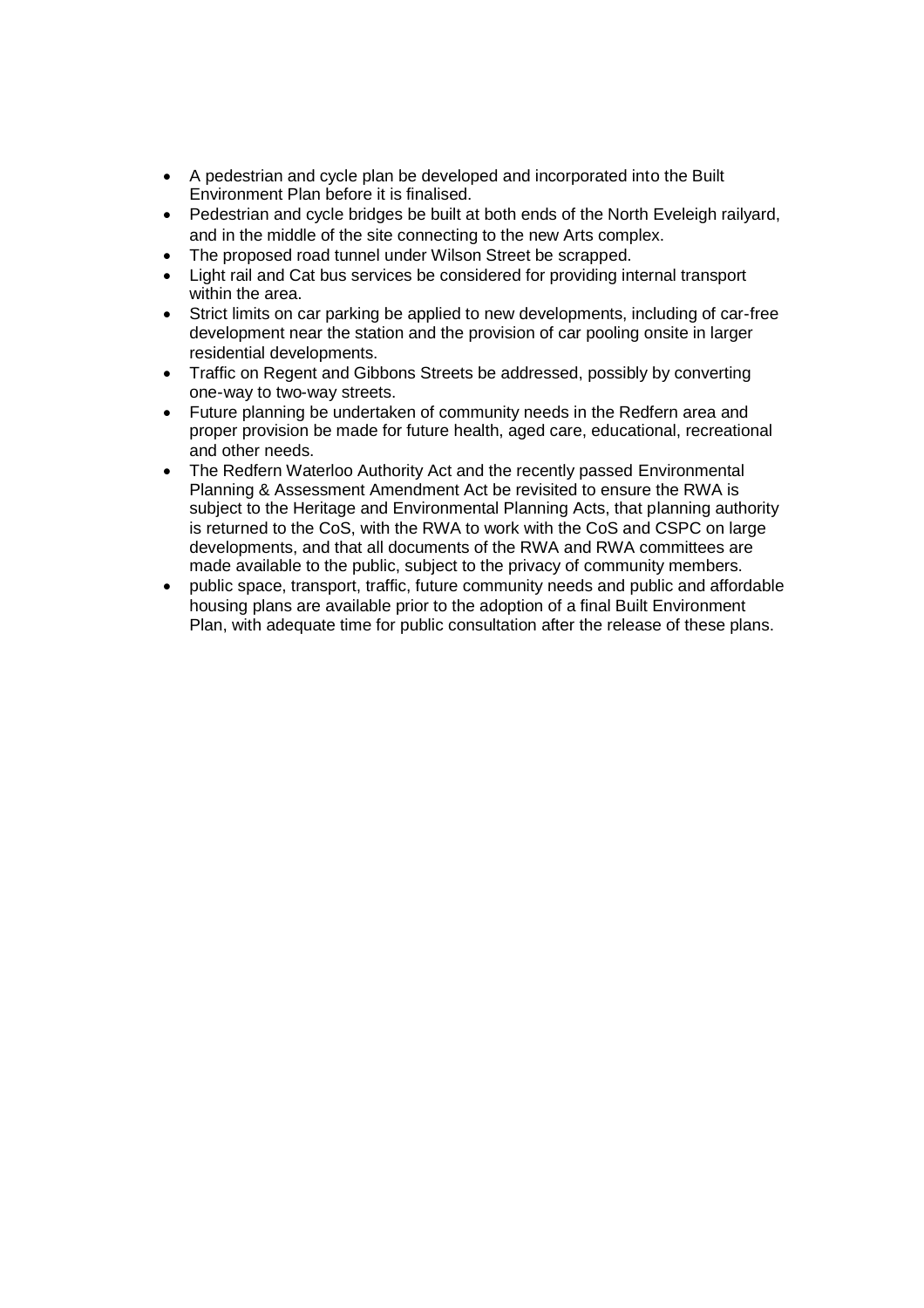# **Sections of Submission**

Accountability Aboriginal Land Maintaining the Residential Nature of the Area Heritage and Planning Issues Public and Affordable Housing Financing Development and Land Sale Open Space Transport Community Infrastructure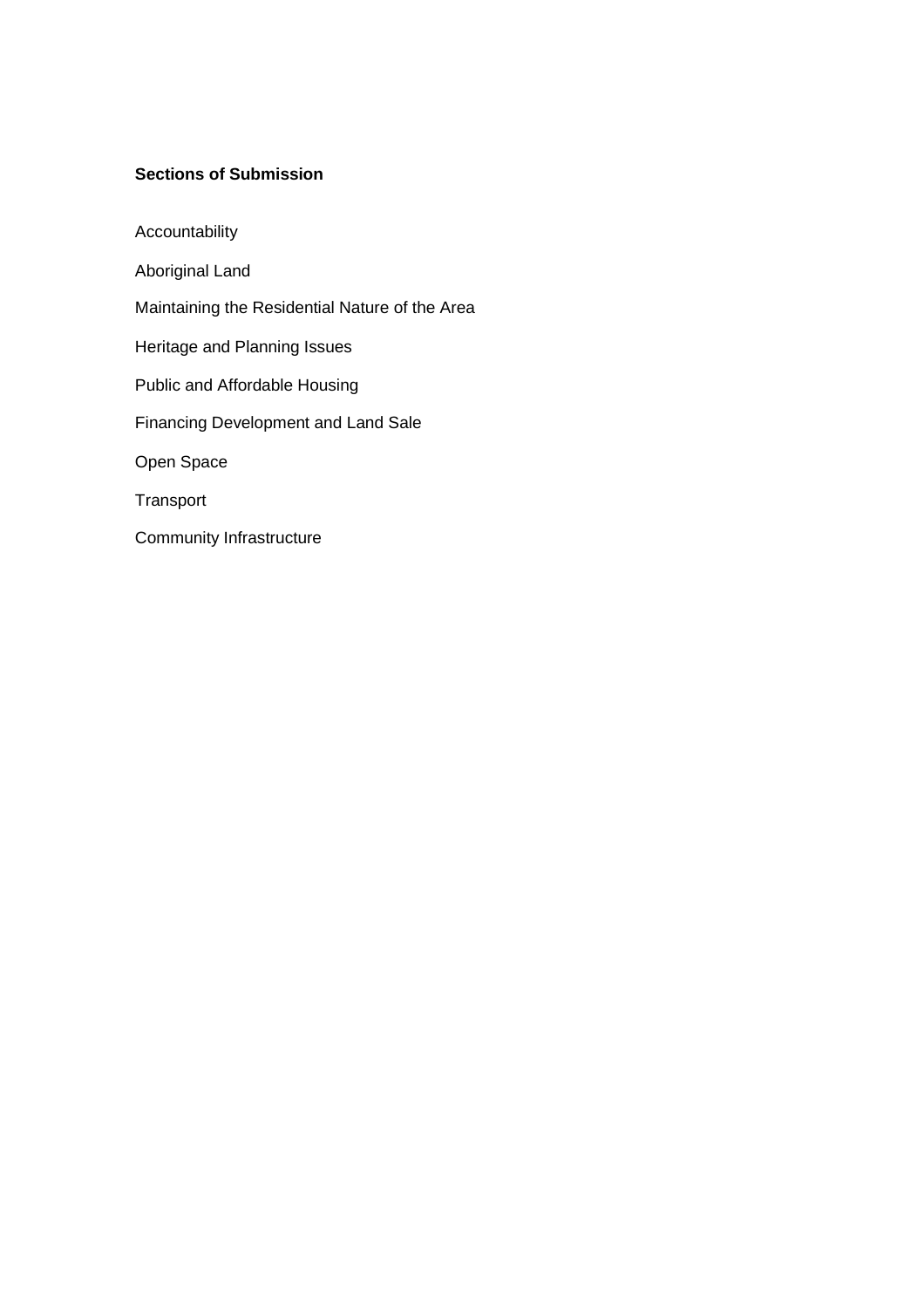### **Accountability**

The South Sydney Greens remains concerned by the way development decisions are being made in the Redfern Waterloo Authority (RWA) area. The RWA, along with the Executive, have considerable powers to override heritage laws, lease and sell government land, construct plans and override the planning powers of local government. Furthermore the RWA and the Executive now have the power to act as developer, owner and consent authority, creating a clear conflict of interest. The SSG believes these powers to be excessive and will lead to development decisions being led by development and commercial imperatives, rather than the long term interests of the community.

The SSG believes the decision to wrest development and planning powers from the City of Sydney Council (CoS) was unjustified and misguided. The NSW Government, through the Central Sydney Planning Committee, already had considerable power to influence (or even determine) planning and development decisions within the normal planning process. The decision to transfer some planning power to the RWA, whilst maintaining others with the Council, has already led to significant tension between the RWA and the CoS, and could potentially lead to poor coordination between these bodies. The transfer of power also centralised decision making in bureaucratic and executive levels of government, taking these powers away from representatives directly elected by the people of Redfern-Waterloo. We believe that this is fundamentally undemocratic.

The Draft Built Environment Plan is the latest in a series of proposals that have been presented to the community for 'consultation'. It is of significant concern that proposals made by the community in previous consultation processes appear to have been ignored or disregarded in the development of the Draft Plan.

Critically, there is no solution to the vexed problem of the division of our community by Regent and Gibbons Streets. There is no plan for transport or additional open green public space. There is no provision of transport to the southern and eastern part of the RWA area. These were central concerns aired by the community in previous consultations and appear to have been simply ignored in the development of the most recent plans. Such disregard gives the South Sydney Greens little confidence in the current process of consultation.

Finally, the RWA was established as a development entity, but has since had other responsibilities allocated to it following the termination of the Redfern Waterloo Partnership Program. However, the detail of the Draft Built Environmental Plan, compared to either the Human Services Plan or the Employment and Enterprise Plan suggests that development remains the RWA's prime concern. While we acknowledge that the Draft Built Environment Plan forms only one part of a much broader vision for the area, we are concerned that the RWA remains primarily a development corporation rather than a community development body.

The SSG recommends that:

 The Redfern Waterloo Authority Act and the recently passed Environmental Planning & Assessment Amendment Act be revisited to ensure the RWA is subject to the Heritage and Environmental Planning Acts, that planning authority is returned to the CoS, with the RWA to work with the CoS and CSPC on large developments, and that all documents of the RWA and RWA committees are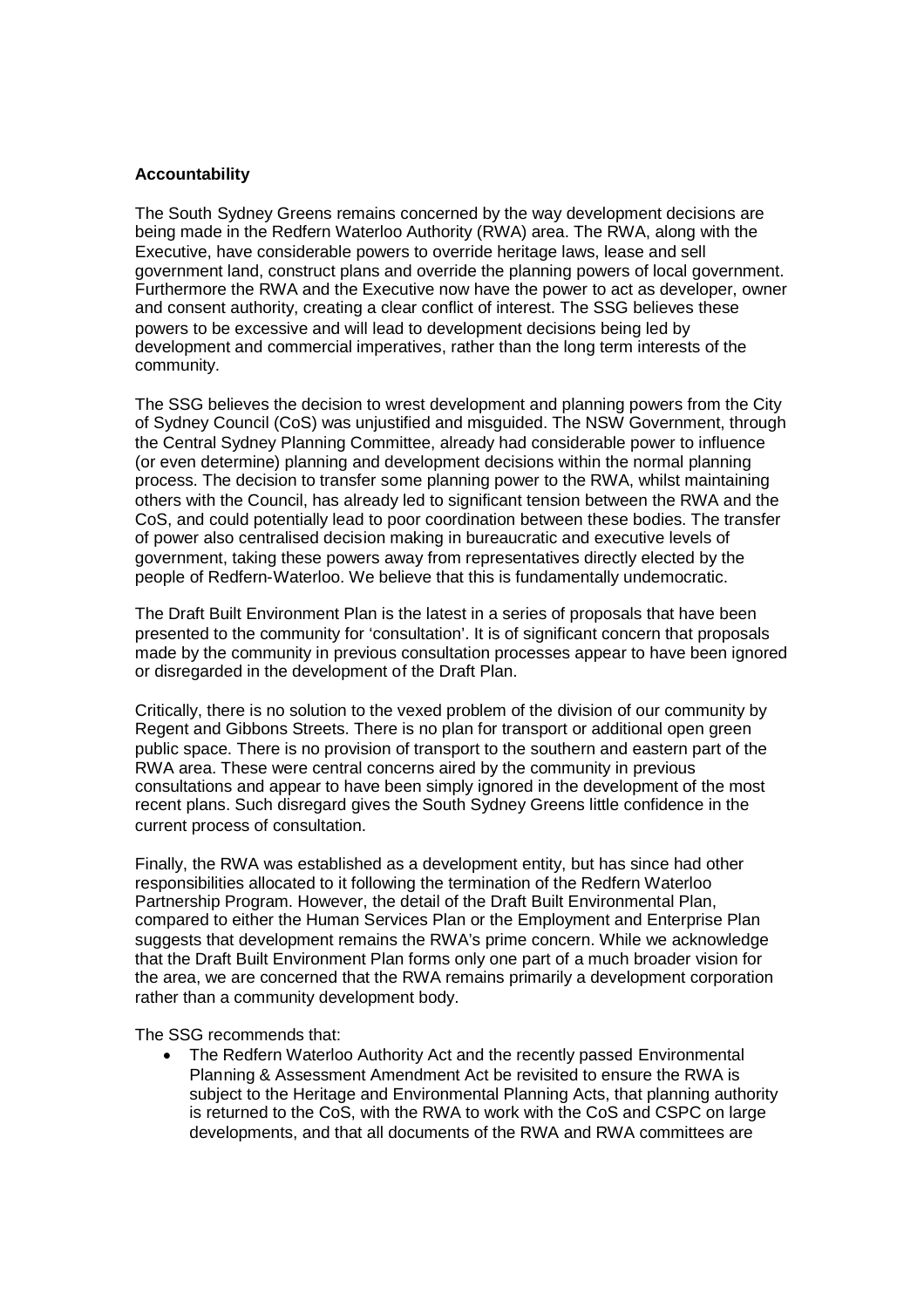made available to the public, subject to the privacy of community members.

 Ensure that public space, transport, traffic, future community needs and public and affordable housing plans are available prior to the adoption of a final BEP, with adequate time for public consultation after the release of these plans.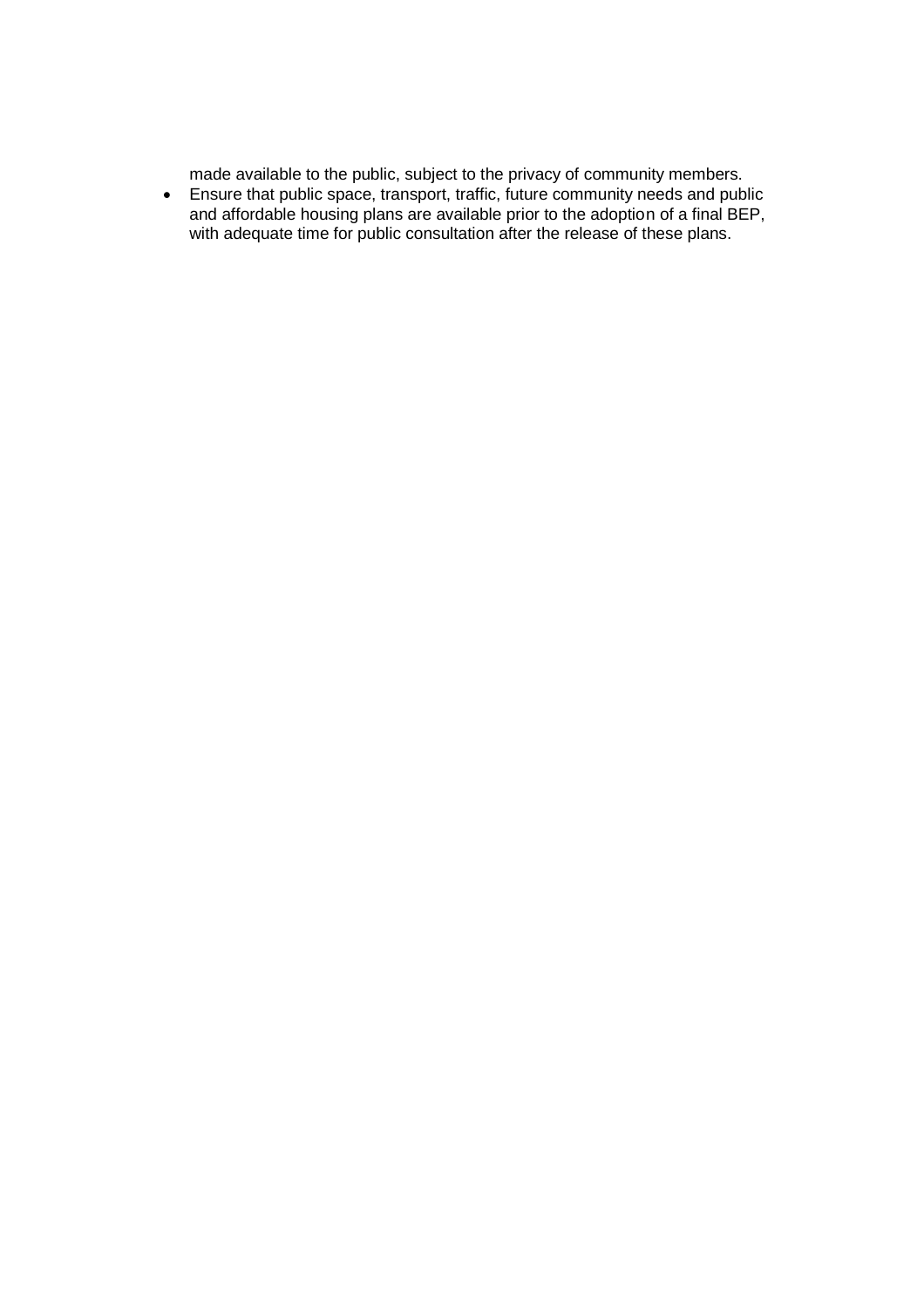# **Aboriginal Land**

The whole land area of the Redfern Waterloo Authority lies within the lands of the Gadigal people of the Eora Nation and the Dharug language group, a people largely wiped out by smallpox and whose survivors were driven out of the area by the British colonists and merged with neighbouring indigenous groups. This land was never sold, and never ceded to the land's current title holders.

One area of Redfern that is today in the hands of indigenous people is "The Block", an area of multiple significance. Not only does it have a long history as an urban concentration of indigenous residential occupation, but also of indigenous culture and assembly, already well established by the 1940s. It is undoubtedly the most important such site in the greater Sydney area.

The Block is also vitally important as probably the oldest piece of indigenous-owned urban land in Australia: the heritage registry says of the site "It was one of the first pieces of land in urban Australia owned by Indigenous people when it was purchased for Indigenous housing in 1973." This has been referred to by some as the first successful Aboriginal land rights story in Australia. As the indigenous owned area was gradually expanded through the Aboriginal Housing Company (AHC) to include most of the area bounded by Eveleigh, Vine, Louis and Caroline Streets, the Block has come to be regarded by many as the "Black heart of Australia", and has historically been a vital centre of movements for indigenous self-determination.

In the context of the Built-Environment Plan, the actions of the state government and the authority have been outrageous. In a move unprecedented in the area, specific floorspace ratios have been proposed which would effectively ban indigenous housing on the Block. These proposed ratios are out of step with others proposed in the area, and seem directed at preventing the reconstruction of indigenous oriented housing in the area. The apparently racist motivations of this policy, which would, if applied, effectively liquidate the Block as an indigenous area, are underscored by comments made by the responsible minister, Frank Sartor, when he demanded that Mick Mundine, the head of the AHC, get his "black arse" down to see him for talks. The complete lack of respect, and even basic sensitivity to the issues, underscores the approach taken by the Minister.

At a time when planning ratios for the rest of the area are being set to allow greater numbers of residents on government owned land, the Draft Built Environment Plan sets up the Block to have a smaller number of homes than is presently allowed, ensuring that housing of all sorts, let alone indigenous housing, will be marginal to the character of the new development. This contradiction further underlines the racism of the policy.

We call for the indigenous residents of the area to be free to determine the development plans for their land, exercising elementary self-determination, and for the RWA and the Minister to cease placing limitations that are completely out of step with planning controls for the rest of the area.

- The current residential floor space ratio of 1:1 for the Block be retained.
- That the RWA allow the City of Sydney Council to determine any development application for the Block on its merits.
- That the RWA work with the AHC and the Indigenous community to ensure new Indigenous housing is constructed according to the wishes of Indigenous people.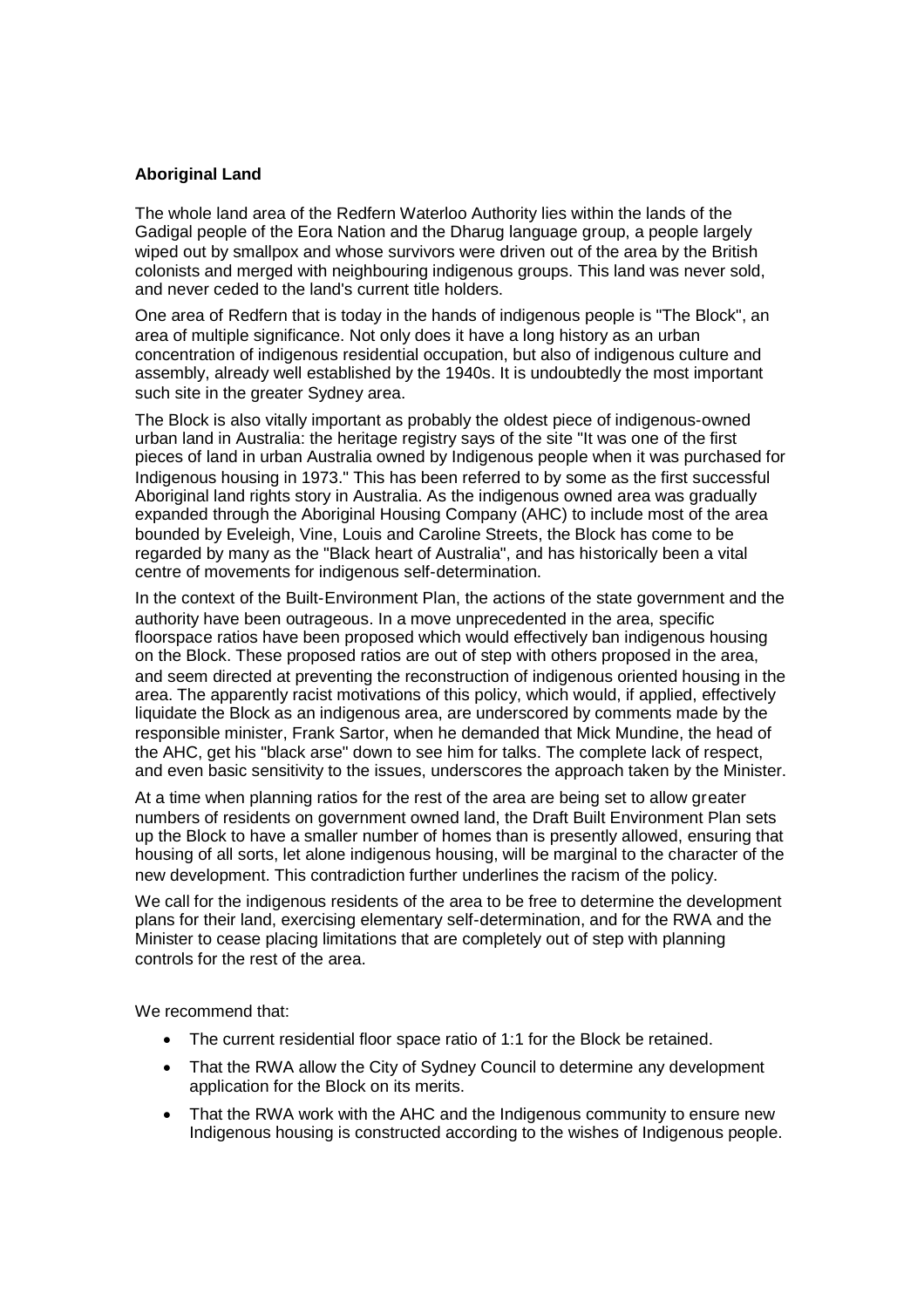### **Maintaining the Residential Nature of the Area**

The Greens do not support the proposed development of Redfern Railway Station, Gibbons St and Regent St into a mass commercial centre, 'the southern gate-way to the CBD'. The proposal is excessive, does not reflect the existing character of the local area and is counter-productive to good urban planning principles. There is a large number of new developments that have recently been completed, or are reaching completion in the City of Sydney.

We believe that the addition of a large-scale Redfern commercial zone would add to the already existing glut of commercial space in central Sydney. This commercial development would dramatically change the character of the area, place pressure on rents thus threatening affordable housing stocks and would likely lead to significant vacant space.

One of the central justifications for the development is its potential for delivering jobs, particularly for the many residents of the area who are either unemployed or underemployed. The RWA claims in its draft Employment and Enterprise Plan the development could create up to 18,000 jobs. This figure is simply a multiple of the commercial floor space potentially created by the plan. This does not represent a realistic jobs estimate as much of the floor space may not be occupied, and the jobs which are housed in the new commercial space may simply replace existing jobs elsewhere in the area. There is no guarantee that any new jobs will be created and no plan for how potential new jobs will be encouraged beyond simply providing vacant space. Finally, the types of jobs likely to be generated match closely existing jobs in the CBD. It is unlikely these jobs will be suitable for those currently excluded from the job market, but will more likely be filled by white collar workers, many from outside the area.

The proposal of large commercial buildings around Redfern Station is inappropriate to the existing land use and scale of the area, which is predominantly 2 storey retail/commercial buildings and newer residential development. It appears that the existing TNT Towers have been used an acceptable precedent, when in fact they are an aberration that does not contribute to the physical character, amenity or safety of the surrounding area.

As an alternative to the RWA's proposal, The Greens wish the residential character of Redfern be maintained and enhanced. Redfern should continue to accommodate diverse communities, as previous suggestions for cooperative housing and the like have explored. We believe the state significant sites do provide a valuable opportunity for urban consolidation. By focusing on residential, rather than commercial development, we believe this consolidation can be accommodated in a manner more in keeping with the character of the area and the needs of the local community.

We believe that limited commercial development is appropriate, particularly street level shop fronts linking the station to Redfern and Regents Streets on the east and Abercrombie Street to the west, and as a limited component of larger mixed-use developments. We believe concentrated commercial development is more suited to other areas in the City of Sydney which do not currently house large residential communities.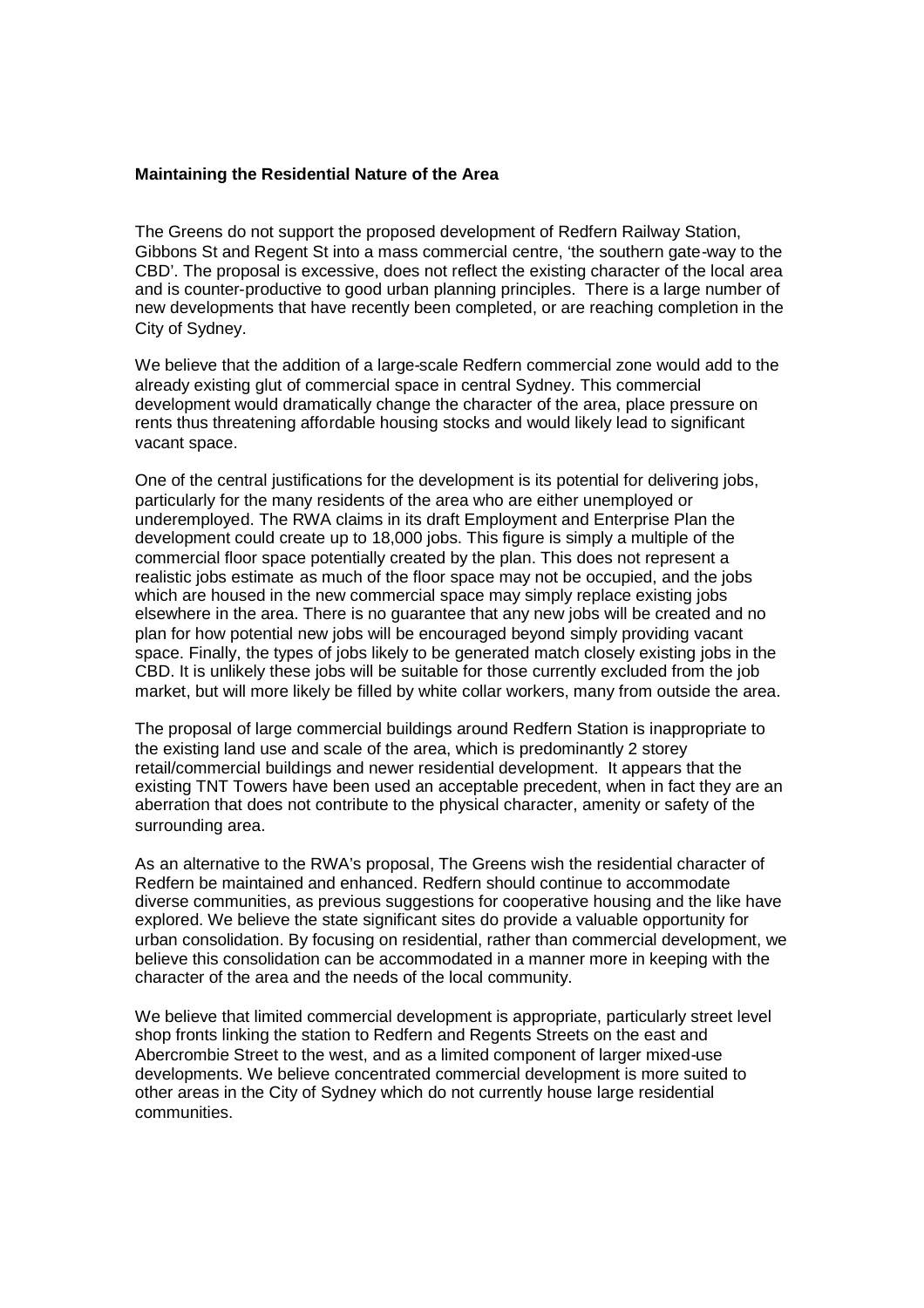- The development not restrict residential floor space ratios, especially on the Eveleigh precinct (the Block).
- That the development provide for urban consolidation through residential development in keeping with the character of the area, rather than large scale commercial buildings.
- That commercial development focus on shop fronts linking existing commercial strips on Redfern, Regent and Abercrombie Streets to the station in Lawson Street.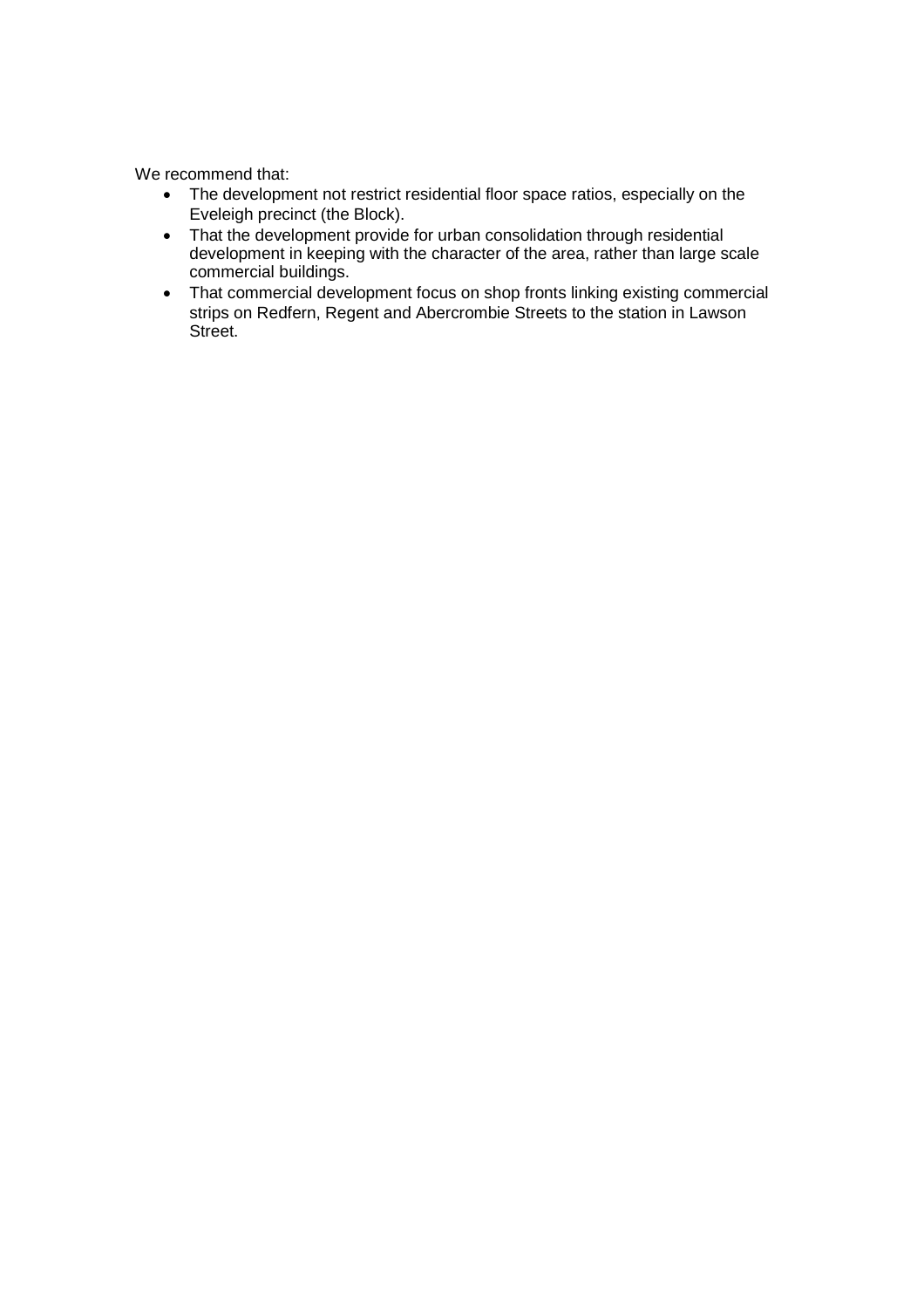#### **Heritage and Planning Issues**

Sydney's character as a city is derived from its geography as highly dissected plateau and drowned landscape with an intricate interplay of land and water, ridges and valleys. This understanding comes from Lindsay Robertson's analysis of Sydney's built character in the 1970's often reflected in Chris Johnson's commentaries. The derived planning controls, particularly to the Harbour edge since the 1970's reflect this, and remain, although the memory in the short attention span of current planning of the origins is dim.

Hence buildings and their controls should ensure that buildings echo topography and contour, and step up to amplify contour, and hence visually dramatise Sydney's incomparable urban landscape qualities, rather than diminish them.

This key form-making principle is not just about scenery, essential as scenery is to Sydney's economic and social health, it is also about sharing the amenity, light, sun, all important sea breezes (in Redfern off Botany Bay), as well as the long views. If buildings step with contour, a maximum sharing can occur, not giving to some at the expense of the many. While this is understood to the Harbour and the coastline, it can be all too easily eroded for the less salubrious former industrial valleys, and the flatlands of southern Sydney. But vast numbers of people enjoy these long vistas from both public streets and from buildings on the rising land to the edges. Newtown ridge provided prime sites for Colonial villas sited to view Botany Bay and the Eastern Suburbs ridge; views now enjoyed by many more people. For example the wonderful vista down Forbes Street Newtown will be blocked by a ten storey building. Conversely the public prospect of our landmark building as well as the hill town character of Newtown from across North Eveleigh will disappear.

Linked to this key principle and a fallacious assumption underpinning the Draft Plan is the notion that height and density are linked. This need not necessarily be so. Some of the densest places on earth are low rise, including some very successful European and Asian urban centres. Conversely, some high rise cities are not necessarily dense. Increasing height also requires increasing separation for light/sun/ventilation/common space/roads, etc. Height in Sydney is often a rationalisation for capturing views at everyone else's expense, as with the Horizon Tower hovering over low-rise but dense Darlinghurst.

The sites now being proposed for development are all embedded in densely built up inner suburbs, primarily nineteenth century architectural fabric. As these are precious, rare, highly valued, and valuable assets, virtually the whole area is a mosaic of Conservation Areas. The Redfern/Waterloo area includes a great many Heritage Items. The whole of the Eveleigh Railway complex is a Heritage Item. This means almost everything contributes to the areas heritage and these values must be conserved. Any new architectural inserts must be compatible with the existing building fabric – largely meaning compatible in scale and character. The current controls reflect this intent protecting and enhancing existing places, not changing them to something else.

Consequently the dominant zoning is Residential – Medium Density with a net FSR limit of 1:1, wall height limits of 6m (with a further 3m for rooms within a roof form). These are the controls applicable to most of the areas identified for change, including North Eveleigh, the former Rachel Forster Hospital, the former Redfern Court House and Police Station, the former Redfern Public School, and the Eveleigh Street precinct. Any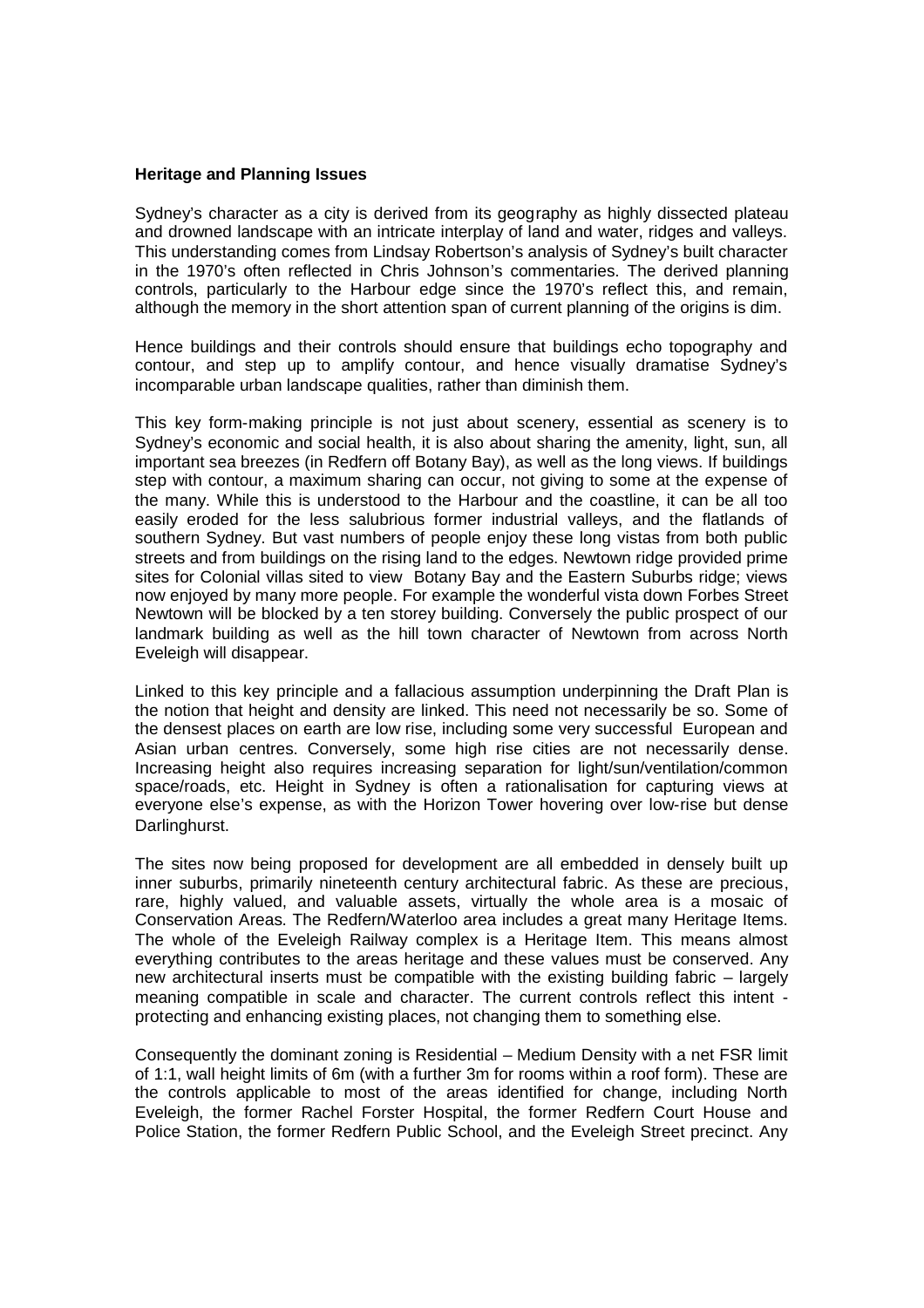variations from the existing controls need to be justified in terms of protection of their scale and character, and shared amenity and ESD including BASIX compliance. Some areas, being principally the commercial precinct abutting Redfern Station, and the Cleveland Street side of the Eveleigh Street precinct, have a bigger scale and higher density reflected in the controls for the Mixed Use zones with FSRs between 1. 5:1 and 2:1 and wall heights of between 9 -12m. This is reflected in recent development which is between 3 – 5 stories, usually with top level cut back to reduce the effective bulk and impacts. This approach also makes them more compatible with the remaining Victorian commercial buildings, which are principally two storied.

Similar controls are applicable the ATP area, allowing for denser development than the norm, and somewhat higher building (not more than 5 stories), and hence a reasonable compatibility in scale and character. Similar controls also apply to the large development zones such as Green Square and Victoria Park, but with bonusing for the provision of public services/infrastructure. However the generous public domain in these development areas is a trade off for the much higher buildings than are compatible with the RWA. The ATP also has a generous public domain and open space which is not achievable with the blanket FSRs proposed.

A major criticism of this Plan is the use of gross FSR's to make them more palatable compared to existing ratios The proposed new FSRs are much higher, some even double. It is unethical to differentiate the planning controls on the basis of land ownership, and it is particularly inimical to ramp up the densities and heights for public land with the primary intent of maximising land values. This is at odds with sound planning principles.

The existing controls apply to net site areas taking out the roads, open space etc. In examples such as North Eveleigh where the very considerable site constraints (including heritage curtilages, open space, roads, and setbacks from abutting residential) mean that the ultimate net FSR of any developed portion of the site is likely to be about double the suggested gross figure – demonstrating the inappropriateness of what is proposed. It is absurd in this tight fine grained context to propose heights and densities considerably exceeding Green Square, Victoria Park, and even East Darling Harbour where there is evident scope for higher buildings in conjunction with a much more generous public infrastructure.

- FSR and height ratios reflect the surrounding suburbs and be in keeping with the history of each area.
- That developments seek to build on and enhance the existing character of each area rather than dramatically transform areas.
- That all FSRs be confined to areas that are planned for commercial and residential development and exclude public open space, roads and streets. This of course requires that plans for open space be developed prior to the finalisation of the Built Environment Plan.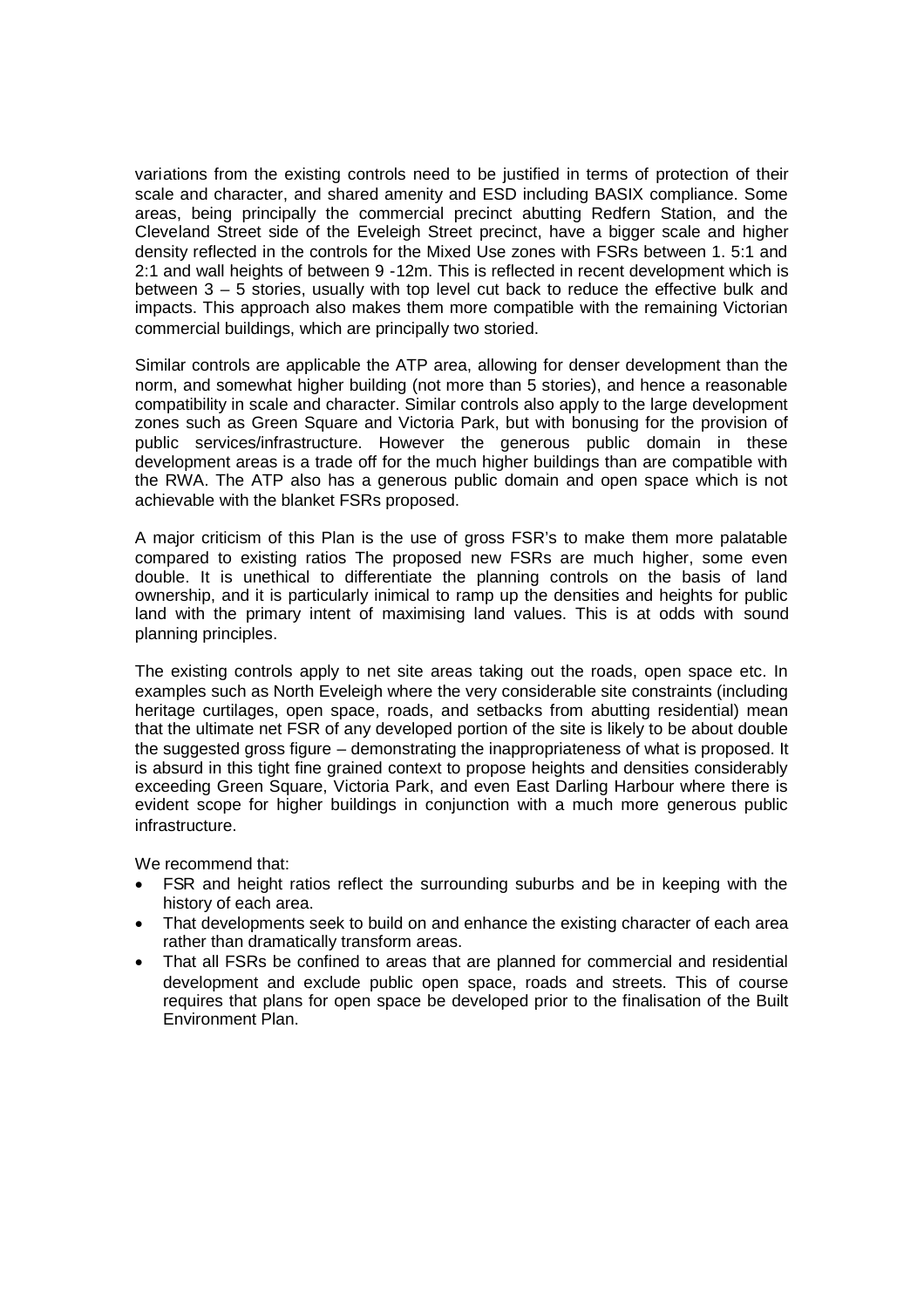### **Public and Affordable Housing**

Low cost and affordable housing is fast disappearing in inner city Sydney. The outlines of the Redfern Waterloo development visible in the Draft Built Environment Plan and various public statements and cabinet leaks, suggest that the proposed development is likely to reduce affordable housing in the Redfern/Waterloo area at an even faster rate. Phase 2 of the Plan includes plans for public and affordable housing, yet the RWA has already made clear there is no intention to provide additional public housing.

Leaving planning for affordable housing until after consideration of the Built Environment Plan which sets the overarching planning framework, will result in affordable housing being tacked on as an afterthought, and ultimately lead to a significant decrease in affordable housing of all types.

The fact that housing needs have been given a lower priority than commercial and retail development has contributed to a feeling of uncertainty and concern among residents of the area. Despite public commitments to maintain public housing, the government has, as yet, been silent on the question of affordable housing. Existing public housing stock is already insufficient to cope with the demand, and the lack of clear plans to deal with the need for a larger stock of housing accessible to the socially marginalized is a major flaw in the existing plans.

The Government has been giving the community contradictory messages. Leaked Cabinet documents cited in the Sydney Morning Herald have shown plans to maximize the market value of developments in the area and a consequent reduction in public and/or affordable housing. Leaked Cabinet papers speak of the \$5 billion in potential private development. This will place a squeeze on accessible housing in absolute terms, and a dramatic fall of accessible housing as a proportion of the total housing stock in the area.

The Government's public commitment to public housing in the area is also at odds with leaked Government plans to sell two thirds of the Redfern Waterloo estate to private developers with an increase of 12,500 private tenants on this land alone. At a bare minimum, this would result in the total loss of publicly accessible green space to the residents of the housing estate, not to mention residents from the surrounding area. However, it may also set the stage for a subsequent partial or total liquidation of the public housing stock to further private development. In the Draft Plan as it stands, the Government aims to reduce the proportion of public housing to 17.5%. This is the opposite of what the community needs. The Greens believe we can not sensibly consider the Built Environment Plan without seeing the RWA's plans for public and affordable housing first.

It is critical we maintain affordable housing in the inner city. It is important for a range of reasons:

- A 20,000 increase in private tenants will place upward pressures on the price of remaining affordable accommodation. Already 69% of South Sydney residents are undergoing 'housing stress' (more than 30% of household income on rent). Rents for one bedroom units in South Sydney increased 35% from 1996-2002.
- Low income earners will be pushed further and further away from the city centre, job opportunities and social services. Already there are 100,000 people on Department of Housing waiting lists indicating a chronic shortage of subsidized housing – there is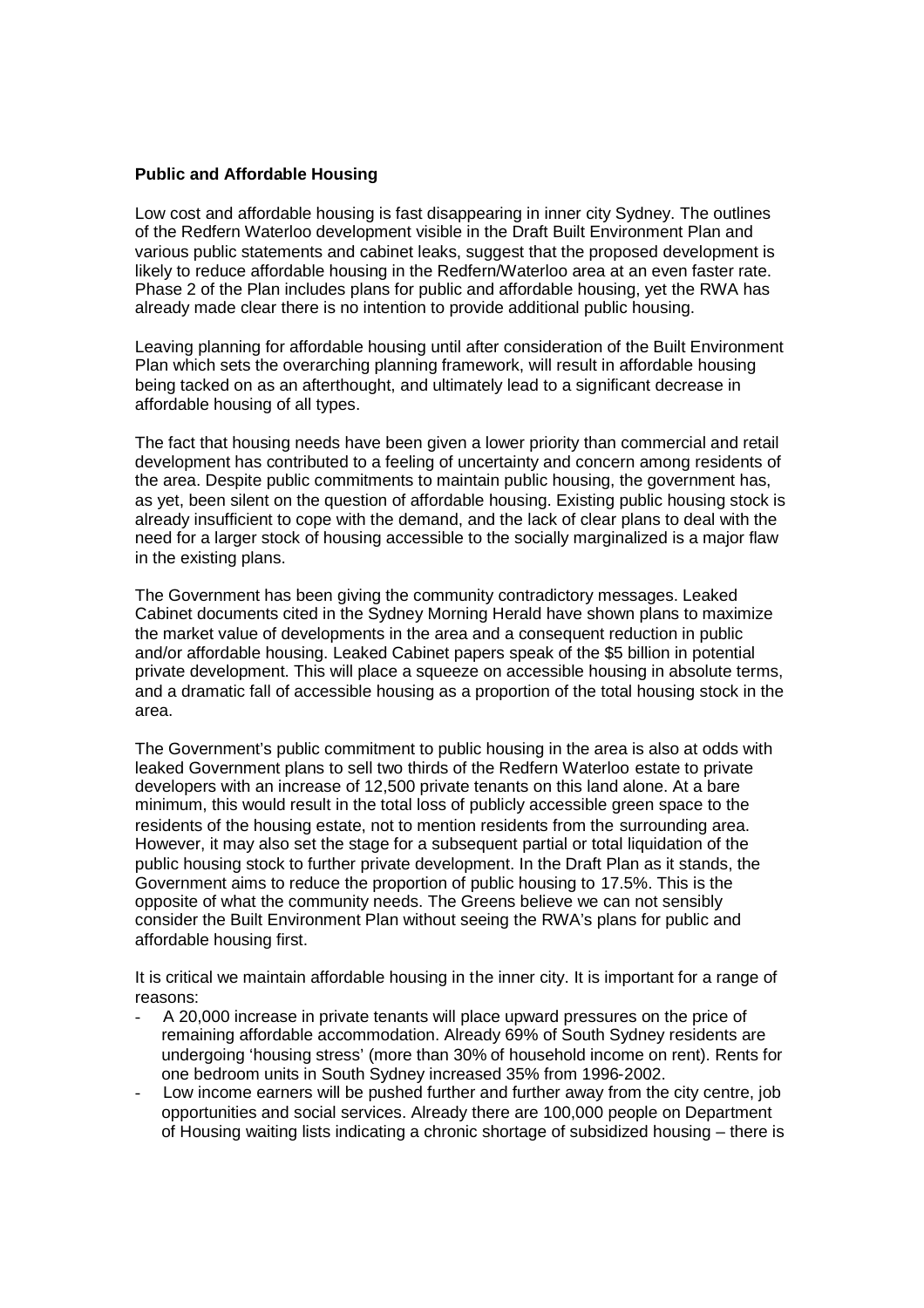simply nowhere for Redfern Waterloo residents to locate to.

- Insufficient support for low income earners, relocation, exchange of open and community spaces to private concerns contributes to greater social dislocation and exacerbate social problems of the area.
- The social mix of Redfern Waterloo contributes to the life and diversity of the inner city.

- Clear targets for affordable housing be set prior to any private development and that these targets increase the available stock of affordable housing in the area.
- The RWA investigate mechanisms to support cooperative housing as a primary form of affordable housing in any new development. This may include tax concessions, access to cheap loans, assistance with securing accommodation, assistance with governance issues or the provision of accommodation as part of new private developments. Such schemes contribute to social cohesion and community strength.
- No public private partnerships for public housing the community has learnt time and time again that such ventures divert government funding to corporate coffers.
- The RWA commit to increasing the absolute amount of public housing in the area as part of the redevelopment.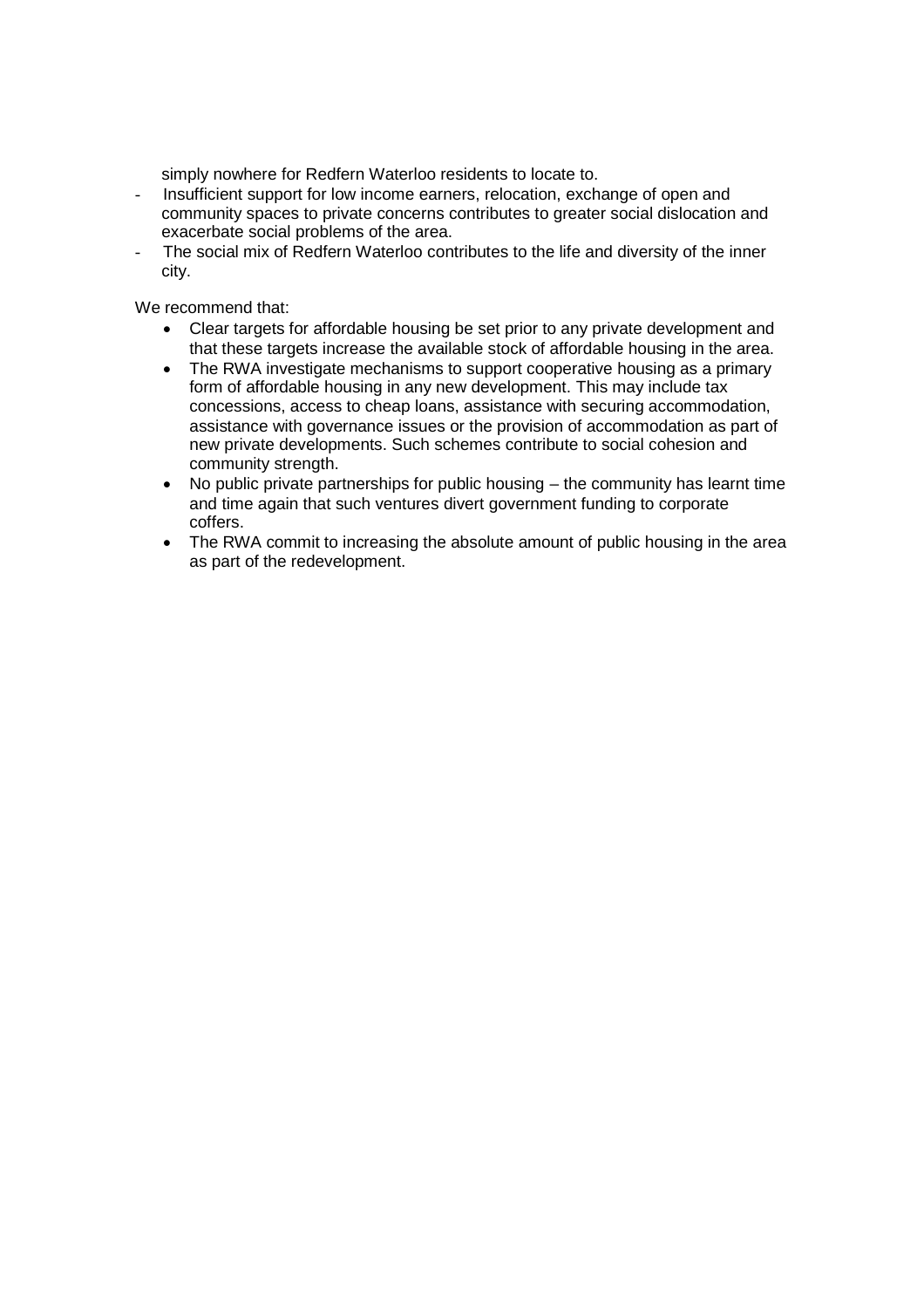### **Financing Development and Land Sale**

The South Sydney Greens are concerned that the Draft Built Environment Plan signals an intent to privatise a significant stock of public land without adequately planning for future community needs. While the Draft Plan does not commit the Redfern Waterloo Authority (RWA) nor the NSW Government to the sale of land, when read in conjunction with other RWA and Government statements, this is the clear intent.

The Draft Plan establishes a development framework that will substantially increase the value of government owned land. We are concerned that the need to maximise revenue from land sale has overridden a more sustainable approach to development. Heritage, community amenity and environmental considerations appear to have been subjugated to financial imperatives. By maintaining land in government ownership, using mechanisms such as lease hold to allow private sector development, the government would retain the ability to provide services for other community uses in the future as the population increases and the demography changes. These options are made significantly more costly, and thus less politically possible, if the land is sold.

Currently the RWA derives its revenues from the development, sale and rental of government owned land. This revenue will be used to finance the operation of the RWA, to develop other government assets, such as Redfern train station, and will be reinvested more broadly in the community. The Greens reject this funding model, which requires the Redfern-Waterloo community to finance directly the operation of a bureaucracy and the upgrade of essential community facilities normally funded from other sources, such as the station. This funding model also creates a false urgency to convert land holdings into finance to repay Treasury loans. At the minimum this creates the impression that the Authority is rushing processes of community consultation and prioritising short term financial gains over longer term community needs.

The South Sydney Greens believes the Draft Built Environment Plan cannot be divorced from the broader legislative and funding context of the RWA. Thus we recommend:

- That the funding base of the RWA be changed to ensure that the administration of the Authority and the maintenance, and any necessary upgrade, of existing public facilities is financed out of consolidated revenue.
- That the RWA commit to retaining ownership of all government owned land.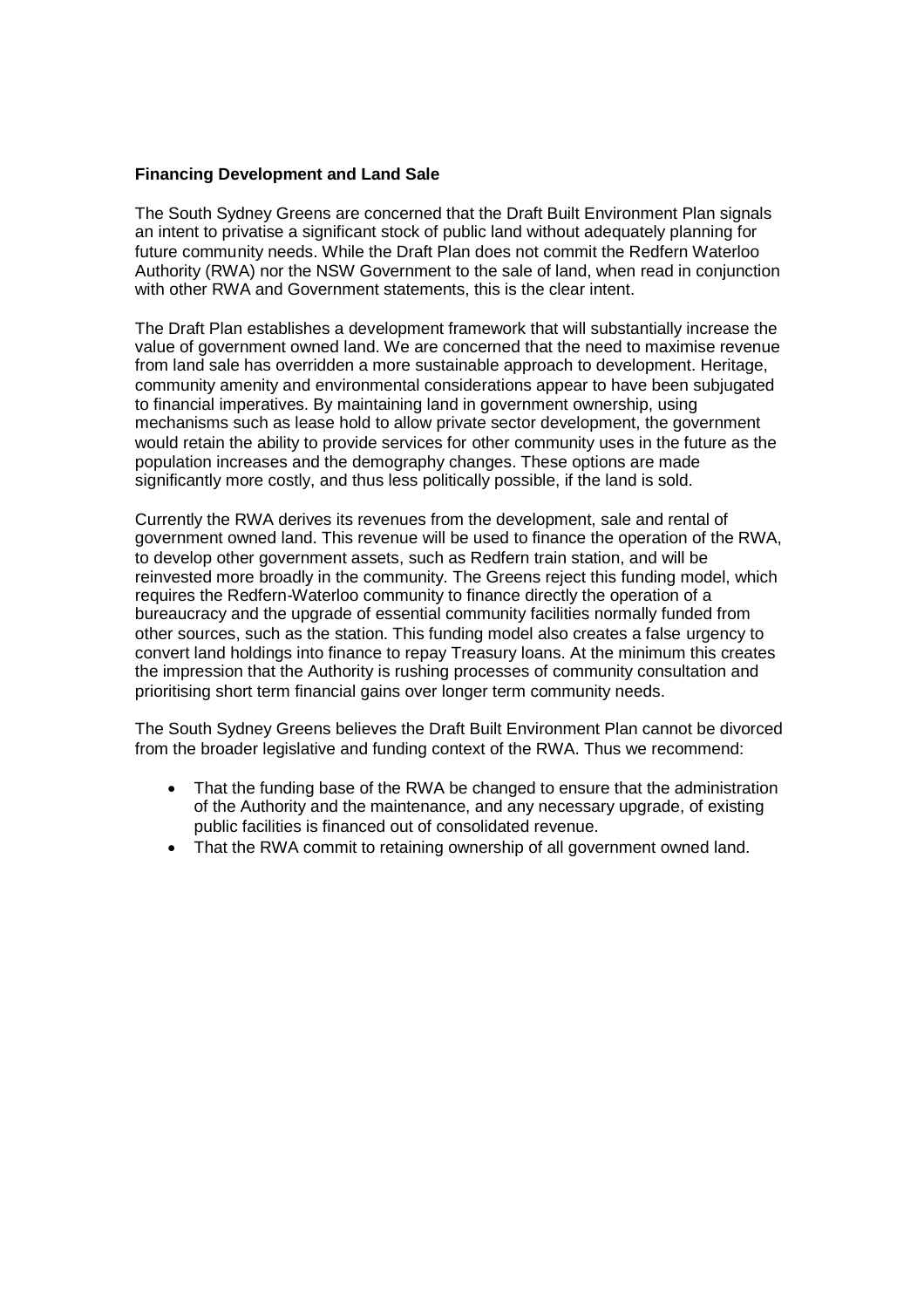# **Open Space**

One of the most disturbing aspects of the Built Environment Plan is its failure to provide a plan for public open space. Redfern has long been recognised as the most deficient inner suburb in terms of open space, about  $5m^2$ /capita. This compares with a norm of about 10m<sup>2</sup>/capita in most of the suburbs abutting the central City – and hence the standard adopted for open space in Pyrmont Ultimo. It is not only essential that, as a minimum, this rate be sustained, but that the provision be improved where public land is available, to rectify the existing deficiency. The City's levies and those of the adjoining Councils, reflect this aim. For example in the suburbs making up Leichhardt LGA, including its former suburb, Glebe, the open space provision is  $22m^2/c$ apita.

The effective doubling of the population of the suburbs within the RWA will result in an approximate halving of the per capita provision of open space. In addition to the lack of planning for public open space, the Draft Plan actually removes existing open space allowing for large scale commercial development on Marian Park, and the building upon open space at Redfern Public School. This is unacceptable.

Marian Park is an important community resource and creates an important visual break to the historically and culturally significant Watertower building. The park has an important place in the history of the area, with successive waves of residents fighting numerous battles, first to establish the space as a park and then to defend it. Over this time, Councils (both City of Sydney and South Sydney) have maintained the park and built facilities for park users. This is despite the land being owned by the State Government. The Draft Plan not only fails to acknowledge this history, as well as the debt the State Government owes the community, but also proposes to remove this vital public space currently enjoyed by the community. Residents of the affluent north shore or eastern suburbs would never tolerate their parklands being taken over for high rise development, and the government knows it. Why is Redfern being treated differently?

The Redfern School site is another important public space. The school has played an important role in the history and culture of the area and its closure was a blow to the community. As the population of the area is set to increase it is important that the site remain in community hands to provide for future needs. However, equally importantly, the large playground in the school offers an excellent opportunity for public space, something residents have expected prior to this Plan. Once contamination issues have been addressed, it is vital that the bulk of this area be available as public open space. The sale of the land to the Aboriginal Land Corporation need not spell the end for this vision. It is important that the zoning reflect the need to keep this land as open space, and that provision be made for public access to the site.

- A plan for public open space be developed prior to the finalisation of the Draft Built Environment Plan.
- That the final Built Environment Plan allow for an increase in the ratio of public open space per person, using the City of Sydney average as a guide.
- That all of Marian Park, including the current car park on the railway end, be zoned open space, and that the RWA investigate the sale of the park to Council.
- That the bulk of the Redfern School playground be zoned open space and the RWA ensure public access to the site.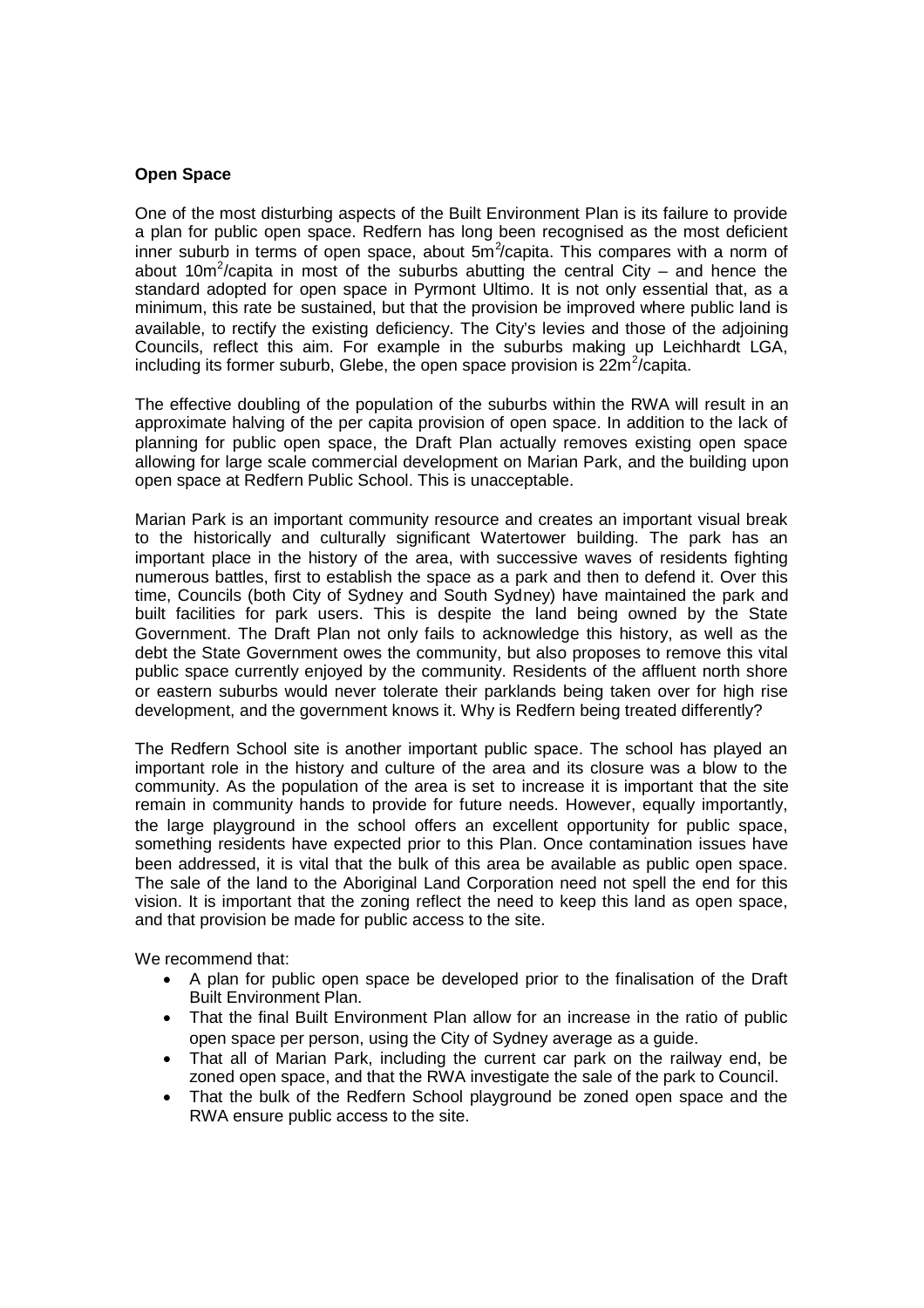That open space be provided away from arterial roads to to allow children to play in parks with minimal parental supervision.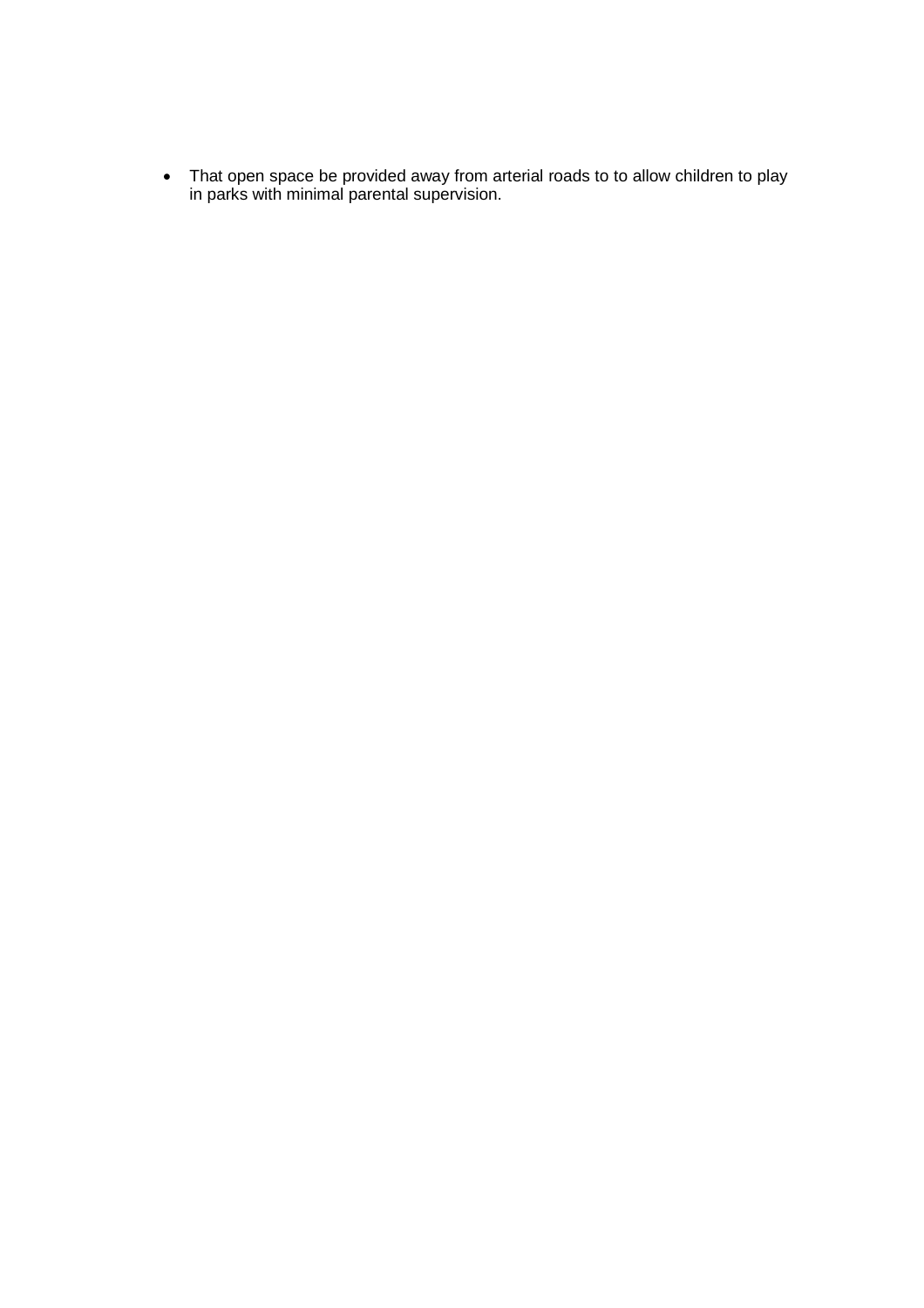# **Transport**

The Redfern area has a significantly lower car ownership and usage rate than the remainder of the Sydney metropolitan area, and a significantly higher use of both public transport and bikes. Redfern station is one of the major transport hubs for the train network, and the area is close to major bus routes. It is logical that any new development take advantage of these attributes and seek to increase bike, pedestrian and public transport usage at the expense of motor vehicles.

The redevelopment of the area, and significant increase in both residential and worker populations, cannot be considered without an integrated transport plan. The Draft Built Environment Plan does make some positive contribution by reinstating pedestrian (and now cycle) access across the railway lines. However, it also proposes a road tunnel under the railway lines to Wilson St that would significantly increase car traffic and endanger the highly utilised Wilson Street cycle way. It offers no plan for dealing with increased vehicle traffic, and no plan for prioritising cycle and pedestrian traffic.

Most disappointingly, the Plan offers no real solution to the physical divisions within the community caused by the railway lines and the traffic arteries of Gibbons and Regent Streets. The solution of a pedestrian and cycle bridge at the city end of the railway lines is encouraging but inadequate by itself. The proposal for a road tunnel under the railway lines is actively counter productive. The Draft Plan offers no suggestions for addressing Regent and Gibbons Streets, and thus provides no meaningful solution to the reconnection of Redfern Street and the station. Without a solution to this problem, the revitalisation of Redfern Street will be seriously compromised.

A first step in developing a comprehensive integrated transport plan is a pedestrian and bike plan for the area that allows passage over the railway lines at both ends of the North Eveleigh rail yards, safe passage across Regent and Gibbons Streets, connections to safe bike corridors north to the city and east to the beaches. This will facilitate better bike traffic through the area.

A second step must consider the internal mobility needs of the local community. Many of the residents of Waterloo and Redfern are unable to access public space, shopping and cultural facilities because of the lack of internal transport, as well as personal mobility limitations. Any transport plan must allow for internal transport for residents to all essential services and facilities, with the first priority of making Redfern station fully accessible.

Finally, it is important that new developments facilitate the transition to a less car dependant city. Strict limits should be placed on car parking for all developments. The RWA should seek to encourage car-free development around the station, and other development models that reduce car dependence, such as innovative car schemes onsite for larger developments.

- A pedestrian and cycle plan be developed and incorporated into the Built Environment Plan before it is finalised.
- Pedestrian and cycle bridges be built at both ends of the North Eveleigh railyard, and in the middle of the site connecting to the new Arts complex.
- The proposed road tunnel under Wilson Street be scrapped.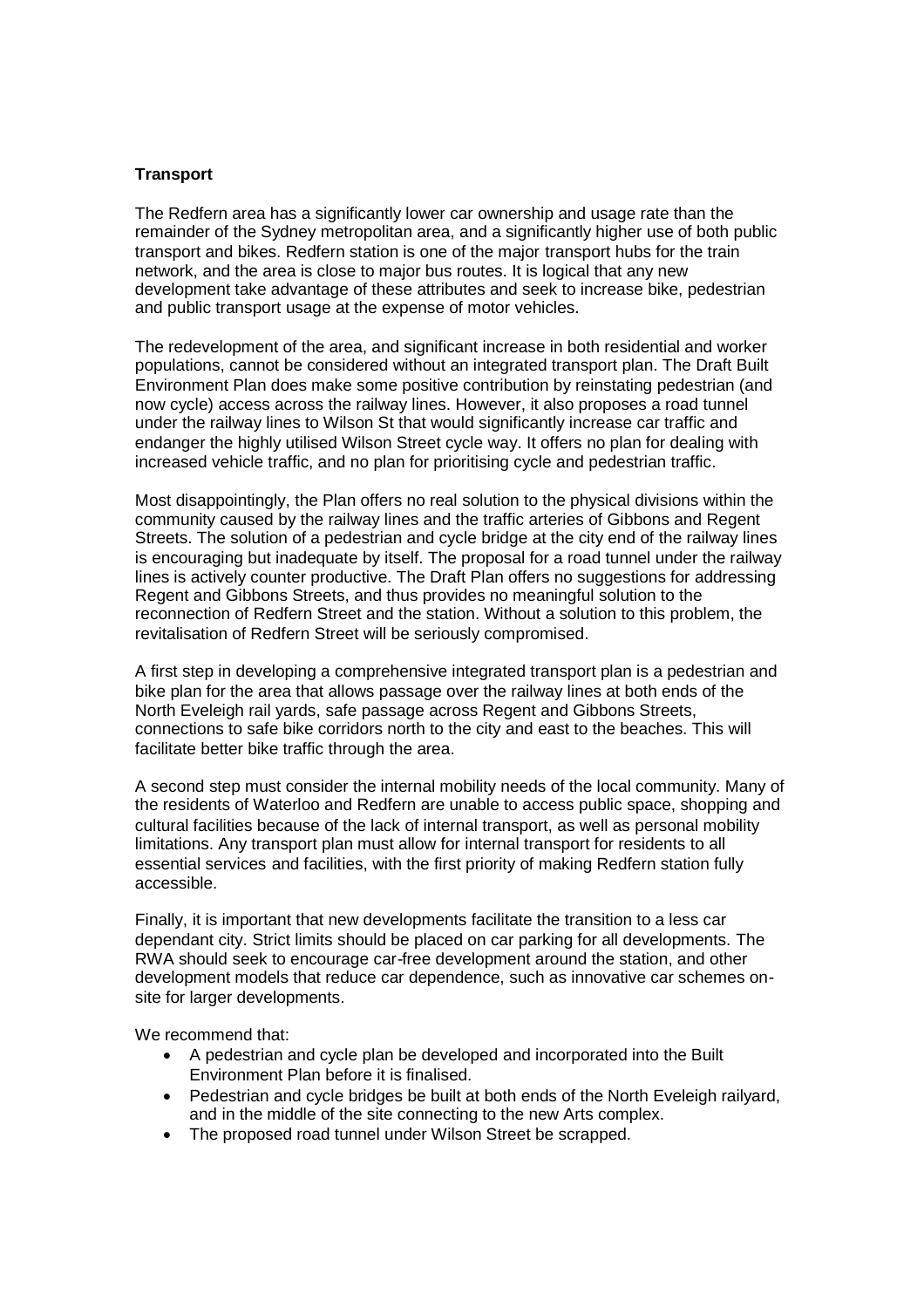- Light rail and Cat bus services be considered for providing internal transport within the area.
- Strict limits on car parking be applied to new developments, including car-free development near the station and the provision of car sharing onsite in larger developments.
- Traffic on Regent and Gibbons Streets be addressed, possibly by converting one-way streets into two-way streets.